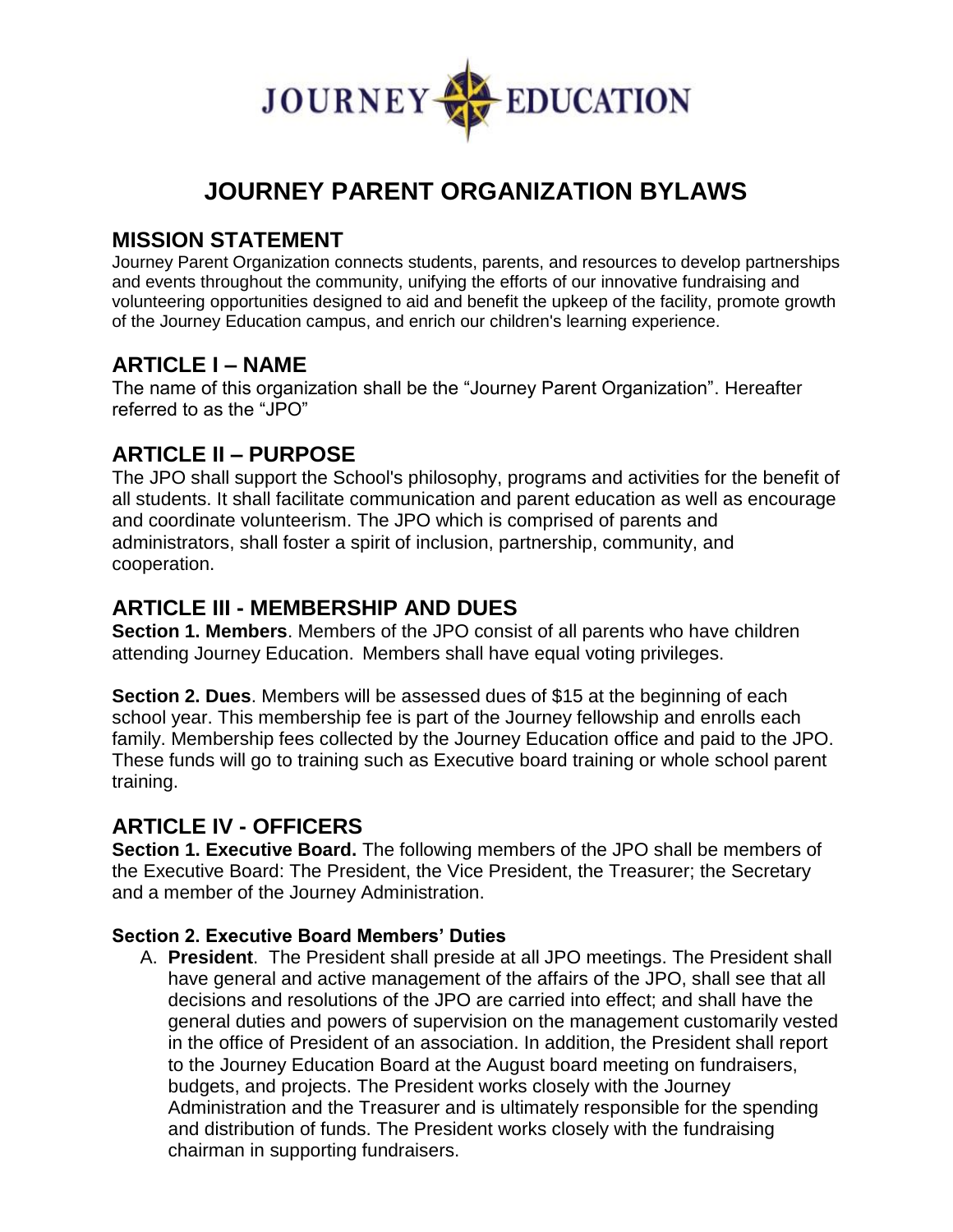- B. **Vice President.** The Vice President shall perform all the duties of the President in his or her absence or inability to act. The Vice President shall encourage parents to participate in the JPO and works closely with the Activities Chairman.
- C. **Treasurer.** The school shall have custody of the funds of the JPO. The Treasurer shall keep an accounting of the funds through the management of the receipts and disbursements and give a current report at each monthly JPO meeting. The Treasurer shall be a member of the Executive Committee and shall perform such duties as may be deemed necessary by the Executive Committee or the President.
- D. **Secretary**. The Secretary shall attend and act as secretary for all JPO meetings and shall record all votes taken at any such meeting; shall take and transcribe minutes of the proceedings of any such meetings and send them to the general JPO membership within 3 school days; shall maintain a record of all correspondence and proceedings of the JPO in a book to be kept for this purpose; shall ensure that proper notice is given of all meetings of the members of the JPO and Executive Committee; and shall perform such other duties as may be deemed necessary by the Executive Committee or the President.
- E. **Journey Administrator.** A member of the Journey Administration will work closely with the President in helping to determine the needs of the school and to advise. The Administrator will support the President in his or her duties by helping with duties and involving the staff when needed. At times more than one administrator may be involved in decision making, but the Administration shall only count as one vote when applicable.

#### **Section 3. Subcommittees and Duties**

- A. **Subcommittees**. The JPO shall have the following subcommittees: activities, fundraising, facilities, and nominating. Each subcommittee will have a chairman elected by the executive committee that heads each subcommittee.
- B. **Subcommittee Chair.** Subcommittee chairpersons report directly to and are supported by the executive committee
- C. **Fundraising Committee.** The fundraising committee shall consist of a chairperson and a minimum of two additional volunteer members as well as the JPO President. The Fundraising Committee will head, organize, promote, and carry out a minimum of 3 fundraisers per year in order to promote the mission of the JPO. The chairperson will present goals for each fundraiser and conduct committee meetings to carry out these goals. The fundraising chairperson shall report progress and organization at each monthly JPO meeting.
- D. **Activities and Student Enrichment Committee.** The Activities Committee shall consist of a chairperson and a minimum of two additional volunteer members as well as the JPO Vice President. The activities committee shall organize and lead enriching activities and traditions. The goal is to promote memories and educational value for Journey students and families in order to promote the mission of the JPO. The Activities Chairman will council with Administration and staff to determine specific needs and ideas. In addition, the activities chairman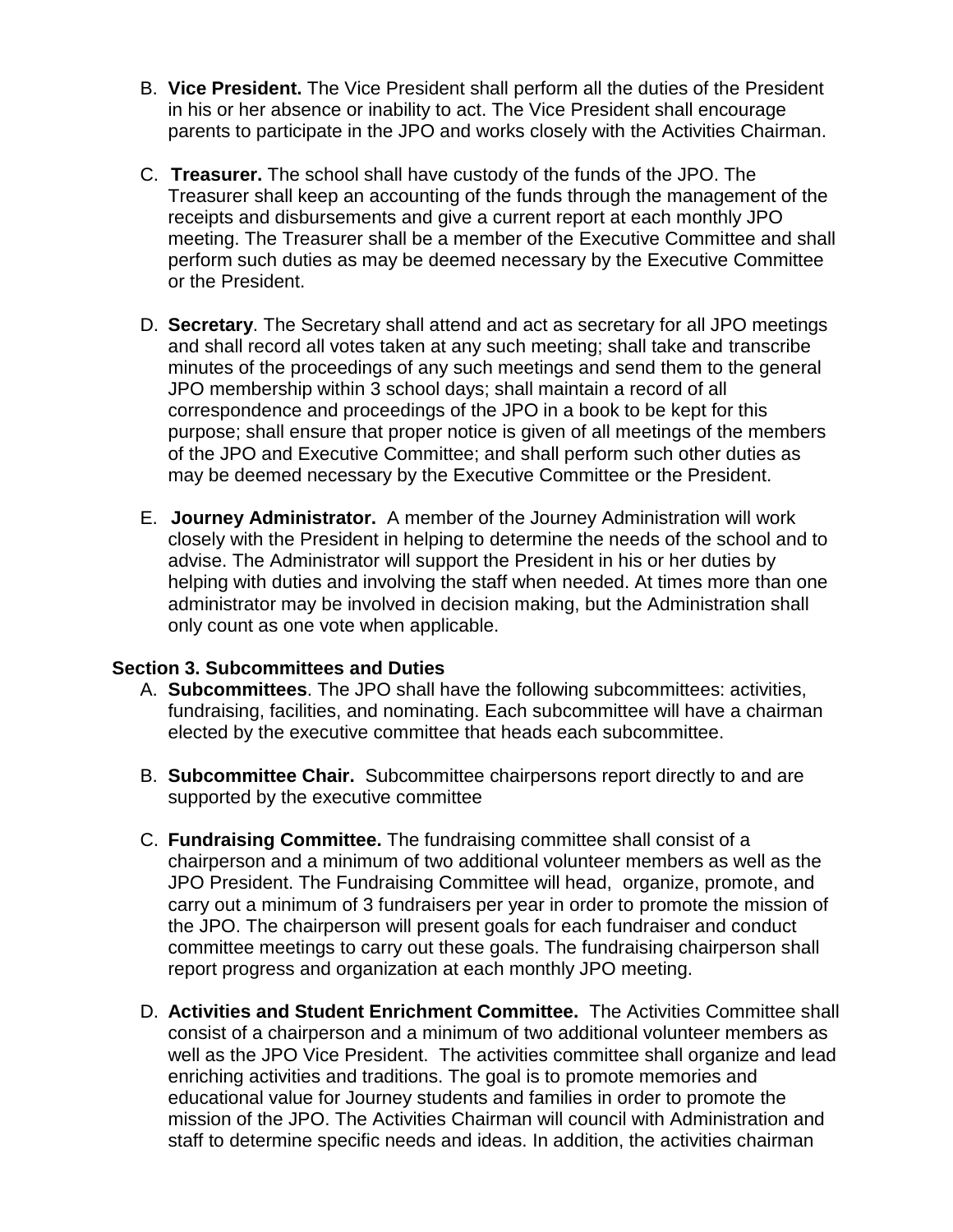will conduct meetings in order to implement yearly student activities and opportunities.

- E. **Facilities Committee.** The Facilities Committee shall consist of a chairperson and a member of the Journey Education Administration. The Facilities Chairman will work closely with the JPO, staff, and the Journey administration to determine facility needs, and plan goals for improvement in order to promote the mission of the JPO. The facilities chairperson shall report ideas, progress, and organization at each JPO meeting.
- F. **The Nominating Committee.** The Nominating Committee shall consist of: a Chairperson, who is an active JPO member and who is appointed by the executive committee, the current JPO President, a member of the Journey administration, 2 members of the Journey faculty who have shown interest in participating on the committee, one parent or guardian representative who is recommended first by the teacher from lower grammar (K/1st), middle grammar (2nd/3rd), upper grammar (4th/5th), and senior grammar (6th/7th/8th). The Nominating Committee shall consist of a total of 9 people. If fewer people are involved the Nominating Committee must remain an odd number in order to avoid a tie and be no fewer than 5 persons. The Nominating chairman will be appointed by a majority vote from the executive committee.

#### **Section 4. Elections**

- A. **Nominations.** The Nominating Committee shall present a report at the April JPO meeting regarding the elections and begin accepting nominations from all members of the JPO (active and inactive) by notifying the Journey parent community and setting up a nomination ballot. The Nominating Committee will obtain consent of each nominee to serve if elected.
- B. **Voting.** If more than one name is nominated and wishes to serve in an executive position, the Nomination Committee will vote via ballot on the names for each executive position before the May monthly meeting. The Nominating Chairman will count the ballots in a private setting with the committee.The names of the new executive committee will be announced at the May JPO meeting once all positions have been voted on and nominees have accepted.
- D. **Transition Meeting.** The executive board, including all outgoing and incoming offices, shall meet no later than one week following the announcement of the new executive board to create an orderly transition of each officer's responsibilities. The new JPO executive board will be presented at the end of the year awards ceremony.

**Section 5. Vacancy.** If the President is unable to fulfill his or her term, the Vice-President shall assume the President's position. The executive committee shall then appoint a new Vice-President. If any other executive member is unable to fulfill his or her term, the president shall appoint a successor from among the active JPO members.

**Section 6. Terms.** Officers are elected for one year at a time, beginning June 1 and ending May 31 of the following year. Officers are encouraged to serve for a minimum of 2 consecutive terms in the same office, however officers, must be nominated and voted in each year. Officers have to be nominated and elected by the nomination committee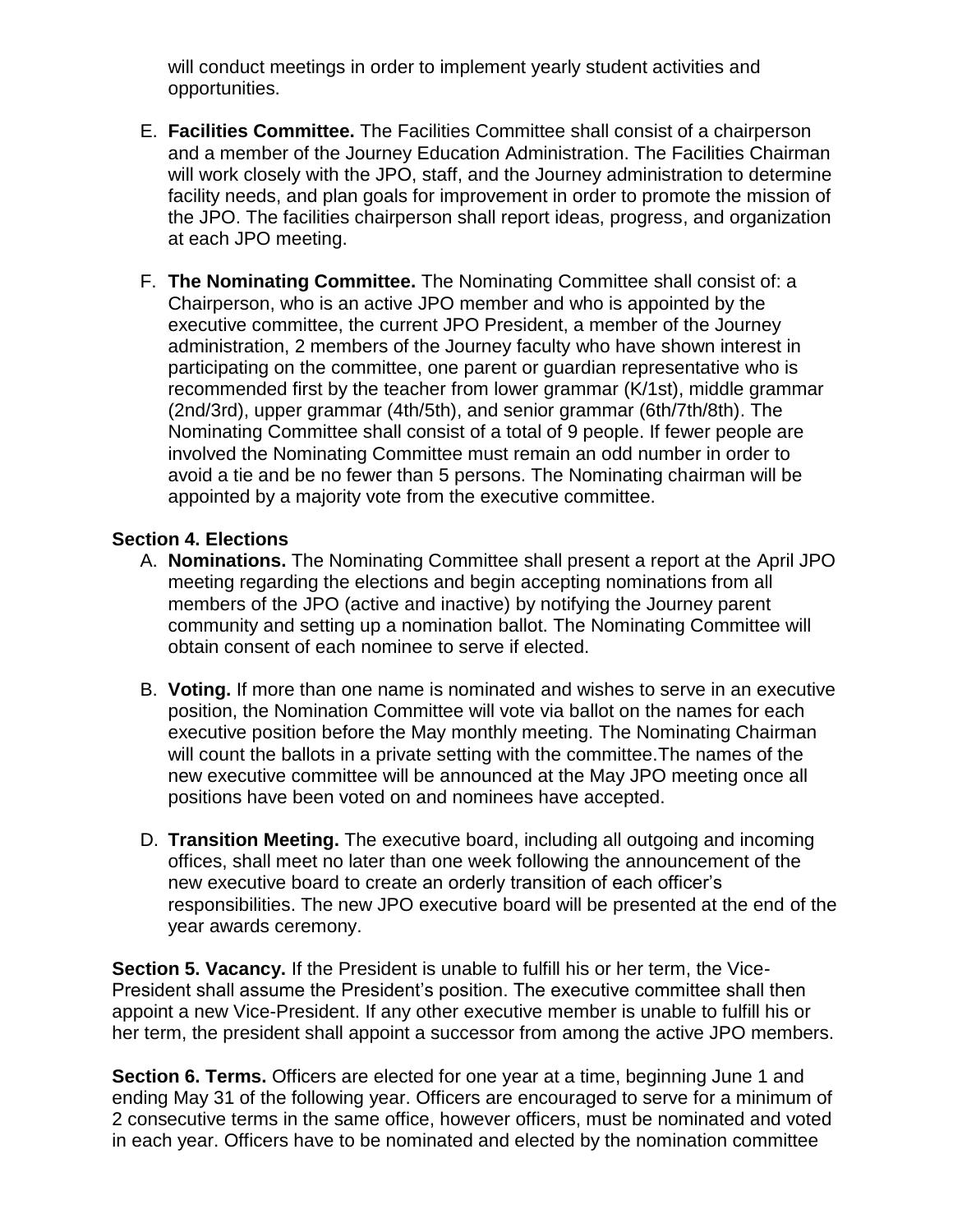each year. Each person elected shall hold only one office at a time but are encouraged to serve on the fundraising committee each year.

**Section 7. Removal from Office.** Officers can be removed from office with or without cause by a two-thirds vote at a duly called regular meeting

# **ARTICLE V - MEETINGS**

**Section 1. Executive Meetings.** Meetings of the Executive Committee of the JPO shall be determined by the President and/or Journey Administrator. A quorum for the Executive Committee for the JPO shall consist of a simple majority of the members.

**Section 2. JPO Meetings.** Meetings of the JPO shall be determined by the Executive Committee. JPO meetings include all meetings where the entire membership is notified. These JPO meetings may include speakers, general business, planning, training, and information. A quorum for the JPO meetings shall consist of a simple majority.

# **ARTICLE VI - FINANCES**

**Section 1. Fiscal Year**. The fiscal year of the JPO begins July 1 and ends June 30 of the following year.

**Section 2. Banking.** All funds shall be kept in an insured checking account in the name of Educational Resource Center dba Journey Parent Organization dba JPO and held at a financial institution. The JPO President along with a member of the Journey Administration shall be the signers on the account. All bank records may be examined by any member of the JPO upon request.

**Section 3. Reporting**. The treasurer shall keep accurate records of any disbursements, income, and bank account information. All financial activity shall be recorded in a QuickBooks account set up specifically for the JPO. The treasurer shall reconcile the accounts monthly and report all financial activity at each JPO meeting. The JPO shall arrange an independent review of its financials each year.

**Section 4. Budget**. A budget of projected annual revenues and expenses shall be developed and approved by the Executive Committee of the JPO and submitted to the Journey Board of Directors for review and approval. The budget will then be presented at the first JPO meeting of the school year. A written guideline will be created allocating the funds generated by the current year's fundraising.

**Section 5. Ending Balance**. The organization shall leave a minimum of \$5,000 in the treasury at the end of each fiscal year.

### **Section 6. Handling Expenses**

- A. **General Reimbursements.** Funds expended within approved budgeted amounts and paid for personally by a member may be reimbursed by the JPO treasurer with proper receipt documentation within 30 days.
- B. **Debit Card Purchases**. The JPO provides a debit card to the JPO President, a member of the Administration, and one approved JPO purchaser. All purchases made with this card must be accompanied by a receipt given to the treasurer within 10 days of purchase. The purpose of the expense shall be noted on each receipt.